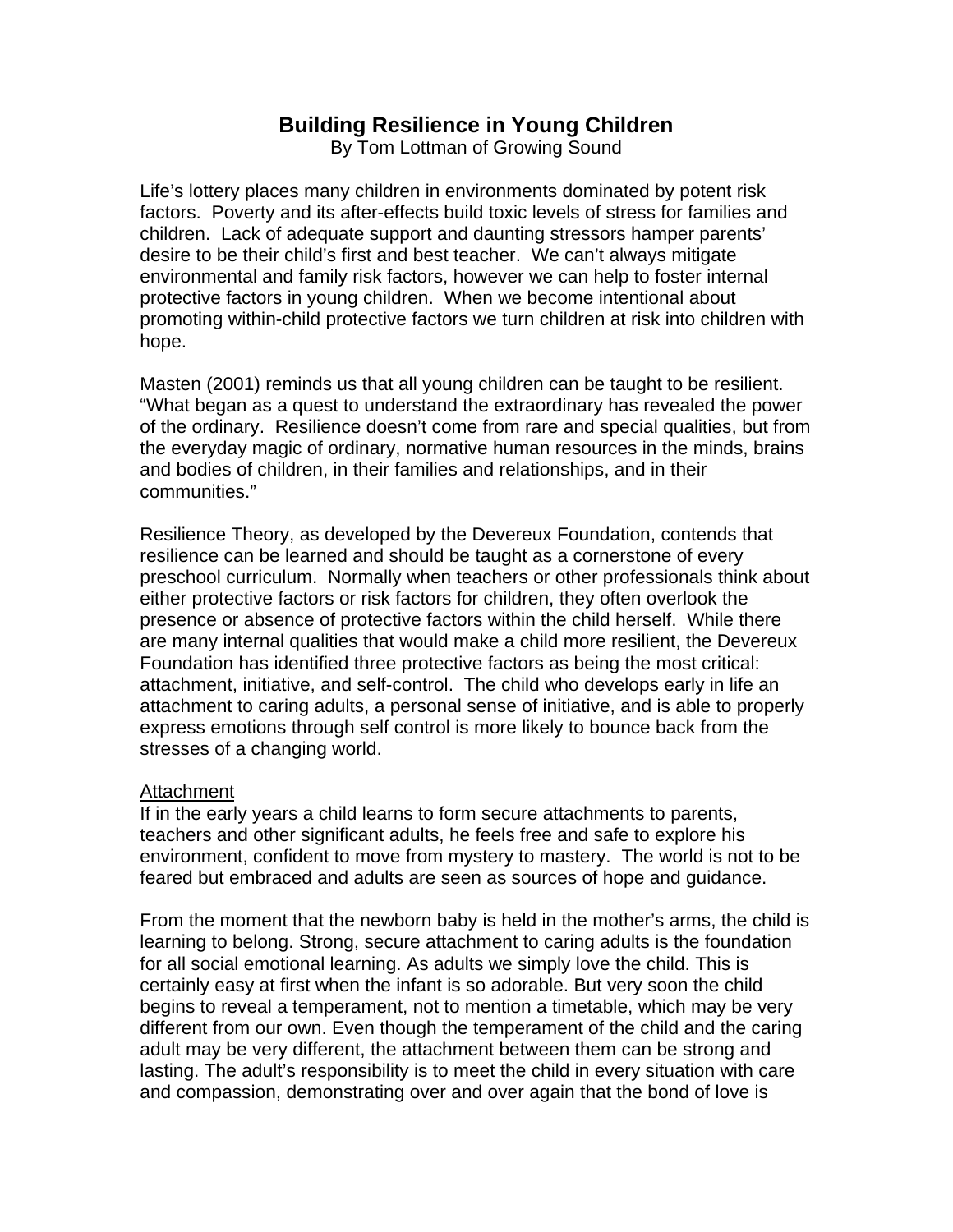stronger than any and all situations that may arise. We belong to each other. I can count on you and you can count on me.

As the child grows and interacts with other children, the secure foundation of care between adult and child is extended to peers. A securely attached child is more likely to be kind and considerate, share and take turns. The child mirrors the love of the care giver when interacting with all others. Teachers and other authority figures are respected sources of hope and guidance. The feeling of belonging sets the stage for positive social emotional growth in all other areas.

#### Initiative

Early on the securely attached child begins to venture out and explore. We are all naturally curious and seek new experiences in order to understand the world and our place in it. From the "everything in the mouth" stage to building with blocks to understanding letters and numbers, we are wired to gather and process information. As these experiences become more complex and challenging, the child's ability to continue to seek new experiences, stick with a task when it becomes difficult, and see things through to the finish are essential. A confident child believes she makes a difference. She acts on the world and isn't simply acted upon. She has been taught that continued effort eventually gets the job done and has learned to be joyful in the process.

One important area of research that should impact early childhood classrooms is the idea of learning orientations and how they are formed. Educational researchers distinguish "mastery orientation" from "learned helplessness orientation" (Dweck & Leggett, 1988). The child with a mastery orientation seeks challenging tasks and responds to failure with more strategies and effort. On the other hand, the child with a learned helplessness orientation worries that failure or even a lot of effort is evidence of not being smart. If success does not come right away, they conclude, "I can't do it." When we consistently praise a child's effort, we are much more likely to see persistence and problem solving.

### **Self Control**

The young child often seems to be a mass of undisciplined feelings and actions. A moment of joy and happiness can be immediately followed by a screaming melt down. The young child will test emotional limits, both within himself and with his caregivers, in order to understand where and how he fits in to the emotional landscape. As adults we need to help the child recognize and accept every feeling and help set loving limits for each emotional expression.

Self control is a process that develops over a lifetime. As caregivers we must nurture the seeds of self awareness that lead to self regulation and eventually to self control. We must encourage an awareness of internal emotional states and an acceptance of every emotion. Body control, the observance of rules, recognizing uncomfortable emotions in others, caring and sharing are skills that, when developed early, lead to a happy, healthy life style.